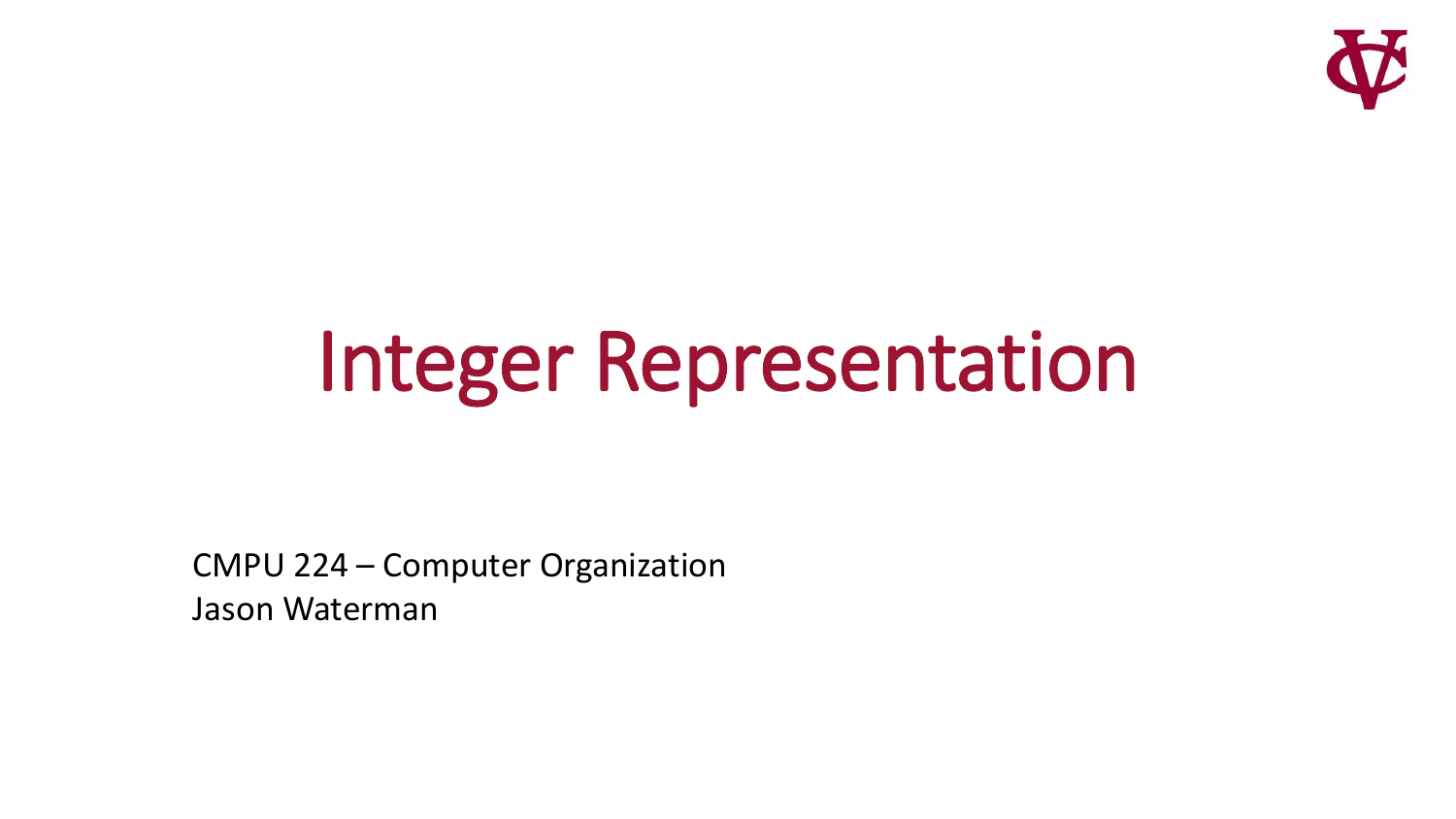#### Review



- Bit-Level Operations in C
	- Operations & (AND), | (OR), ~ (NOT), ^ (XOR) available in C
	- Apply to any "integral" data type (long, int, short, and char)
	- View arguments as bit vectors
	- Arguments applied bit-wise
- Logical operators
	- &&, ||, ! (logical AND, OR, NOT)
- No Boolean type in C
	- View 0 as "False"
	- Anything nonzero as "True"
	- Logical operators always return 0 or 1 (for FALSE or TRUE)
	- Early termination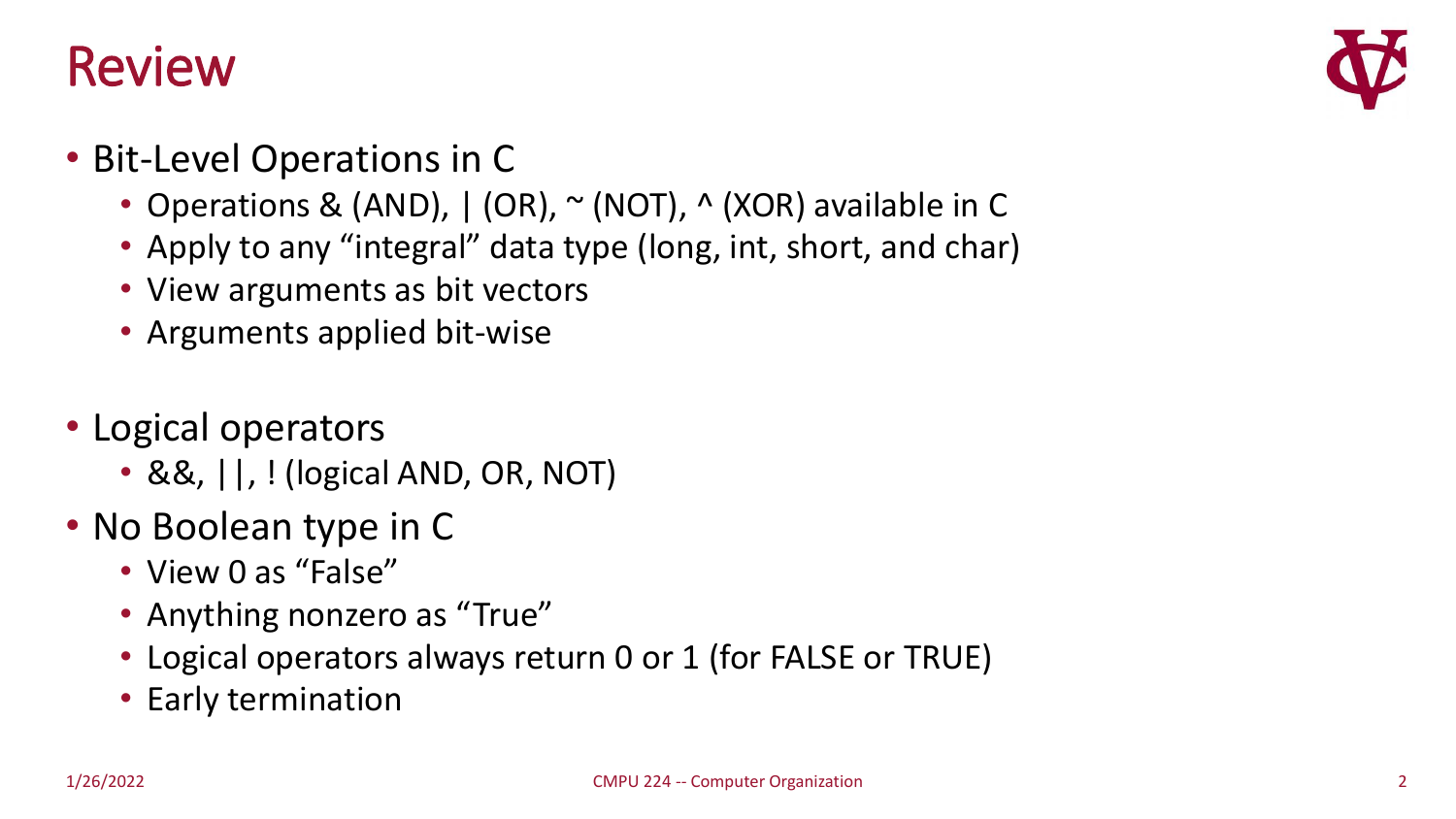# Shift Operations in C

- Left Shift:  $x \leq y$ 
	- Shift bit-vector **x** left **y** positions
		- Throw away extra bits on left
		- Fill with 0's on right
- Right Shift:  $x \gg y$ 
	- Shift bit-vector **x** right **y** positions
		- Throw away extra bits on right
	- Logical shift
		- Fill with 0's on left
	- Arithmetic shift
		- Replicate most significant bit on left
- Undefined Behavior
	- Shift amount < 0 or ≥ data size

| Argument x    | 01100010 |  |  |
|---------------|----------|--|--|
| $<<$ 3        | 00010000 |  |  |
| $Log.$ >> 2   | 00011000 |  |  |
| Arith $\gg$ 2 | 00011000 |  |  |

| Argument x    | 10100010 |  |  |
|---------------|----------|--|--|
| $<<$ 3        | 00010000 |  |  |
| $Log.$ >> 2   | 00101000 |  |  |
| Arith $\gg$ 2 | 11101000 |  |  |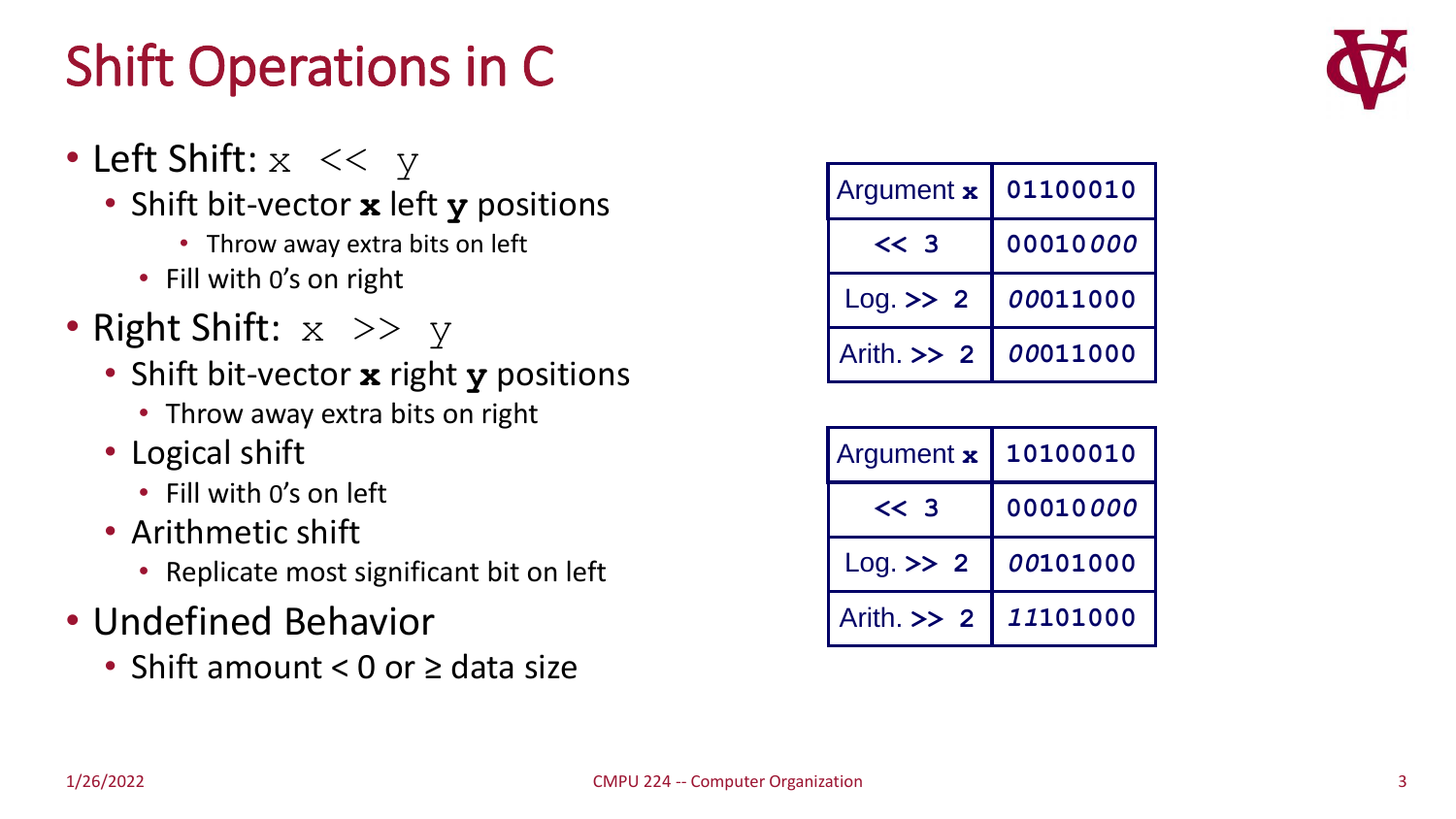



• How integers are represented in modern computer systems



Source: <https://xkcd.com/571/>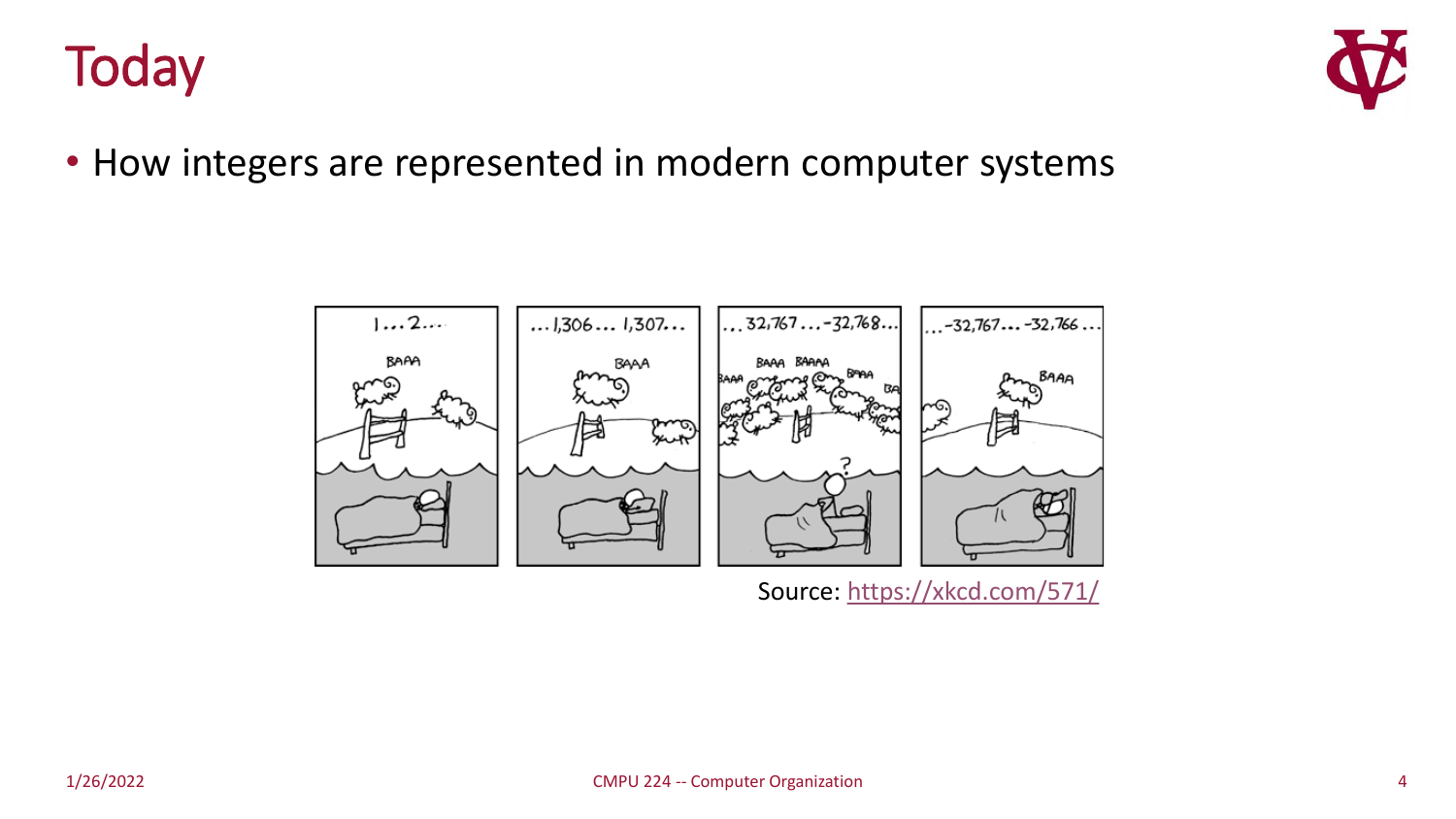#### Representing integers



- Given *n* bits to store an integer, we can represent 2*<sup>n</sup>* different values
- If we just care about non-negative (aka **unsigned**) integers, we can easily store the values
	- 0, 1, 2, …, 2*<sup>n</sup>* -1
	- E.g., for 4 bits
		- $0x^2 = 2$
		- $0xB = 11$
		- $0xF = 15 = 2<sup>4</sup>-1$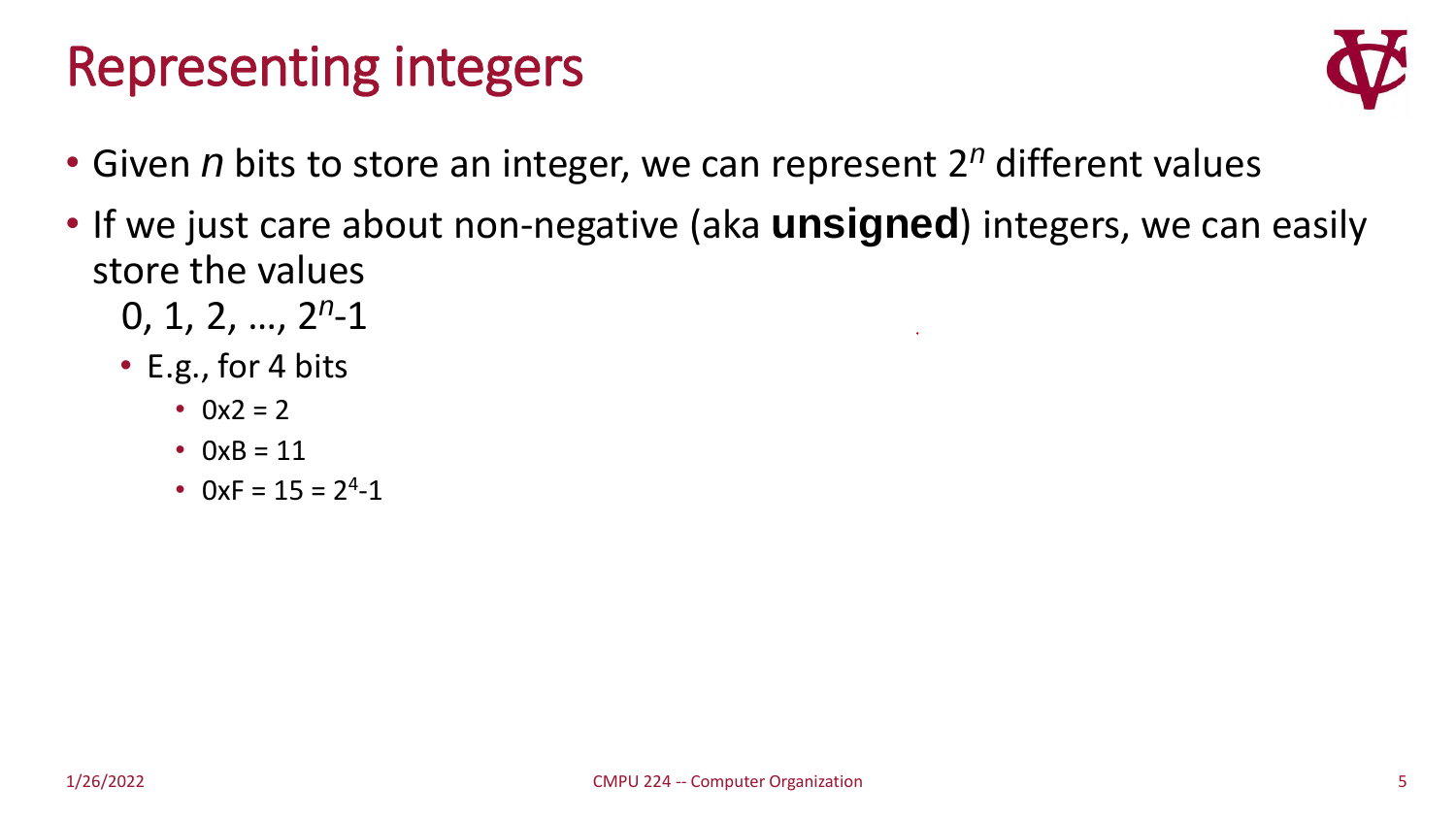# Integer overflow



- With n bits, we can represent values 0, 1, 2, ..., 2n-1
- Overflow occurs when we have a result that doesn't fit in the n bits
	- E.g., using 4 bits:  $0xF + 0x1$

$$
0xF = 1111
$$

$$
0x1 = 0001
$$

$$
0xF + 0x1 = 0x0
$$
 Overflow!!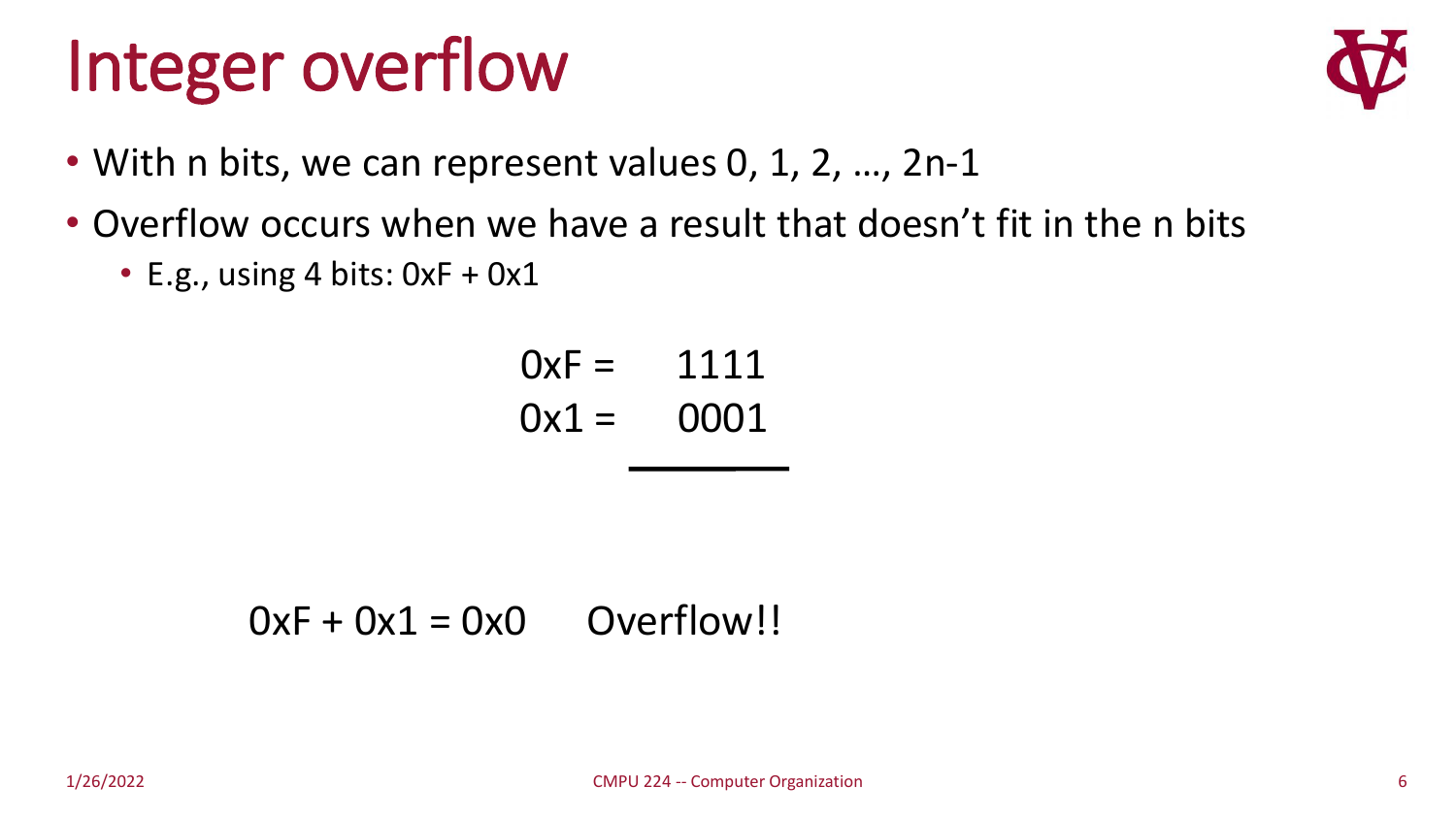#### Integer overflow



#### $Add_4(u, v)$

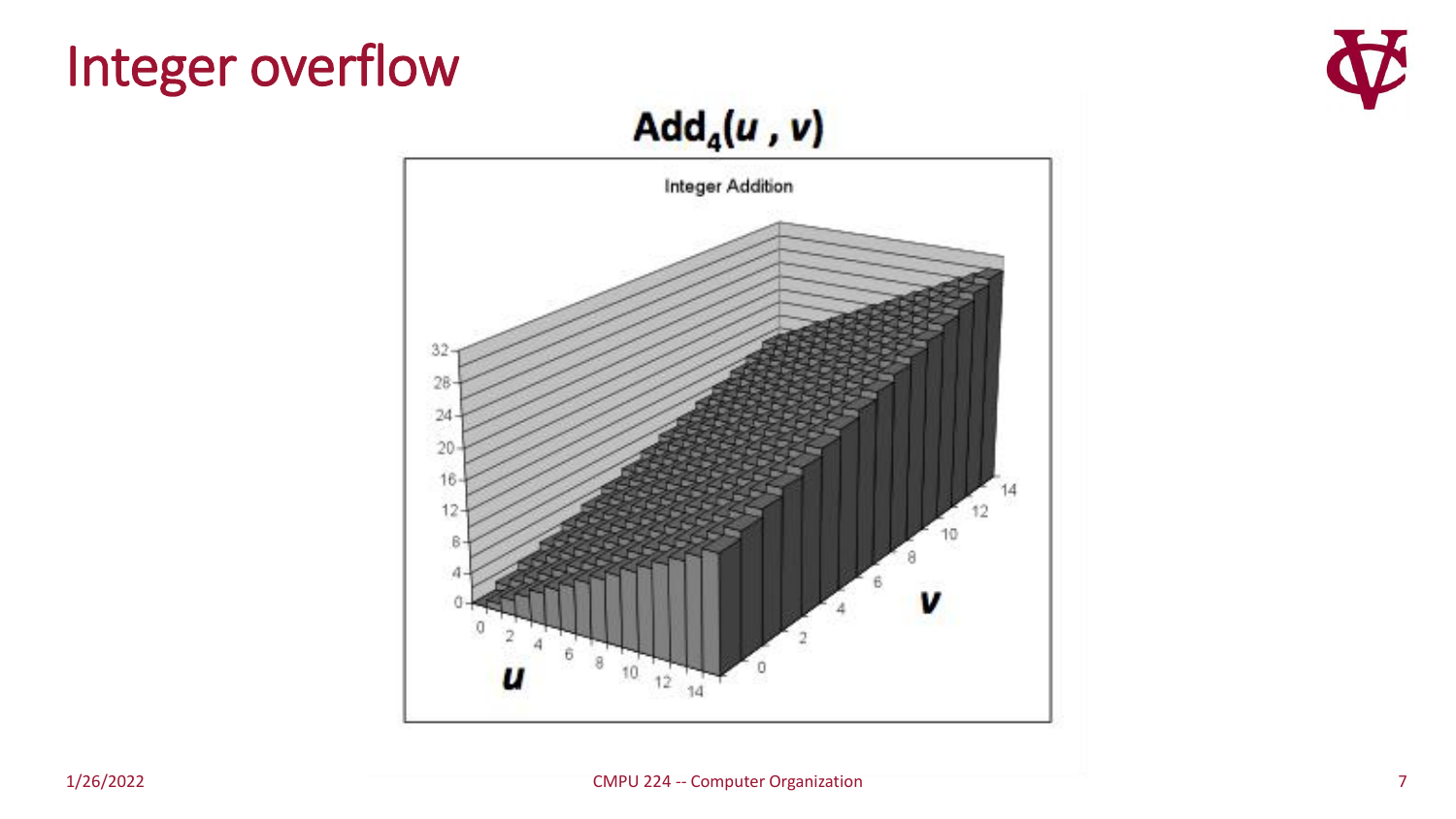#### Integer overflow



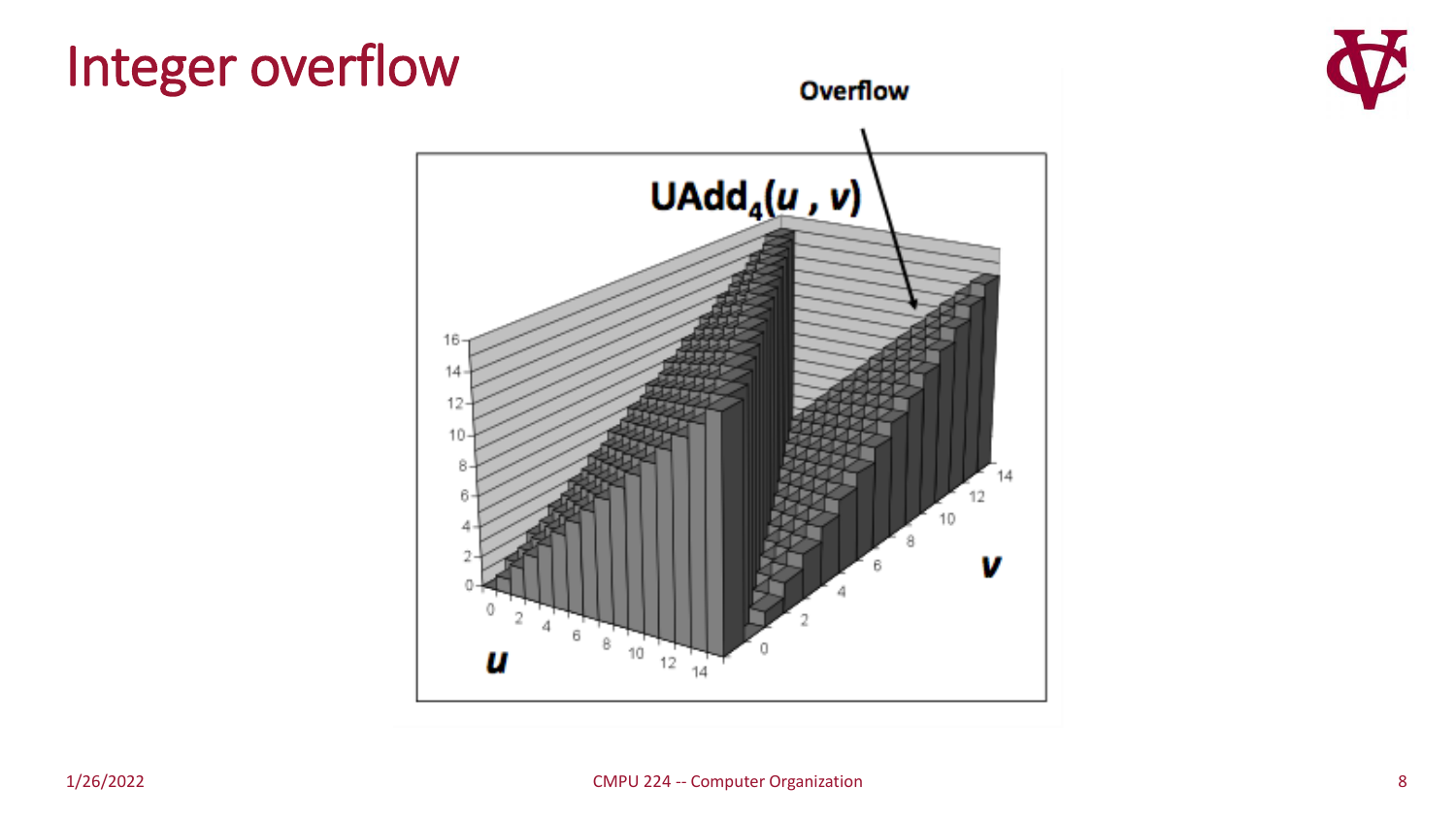#### Representing negative integers



- We have seen how to represent **unsigned integers** (i.e., non-negative integers) as **unsigned binary** numbers
	- Addition works as we expect it to
	- Every number between 0 and  $2^w-1$  has a unique encoding as a w-bit value
- How do we represent negative integers?
- Three common encodings:
	- Sign and magnitude
	- Ones' complement
	- Two's complement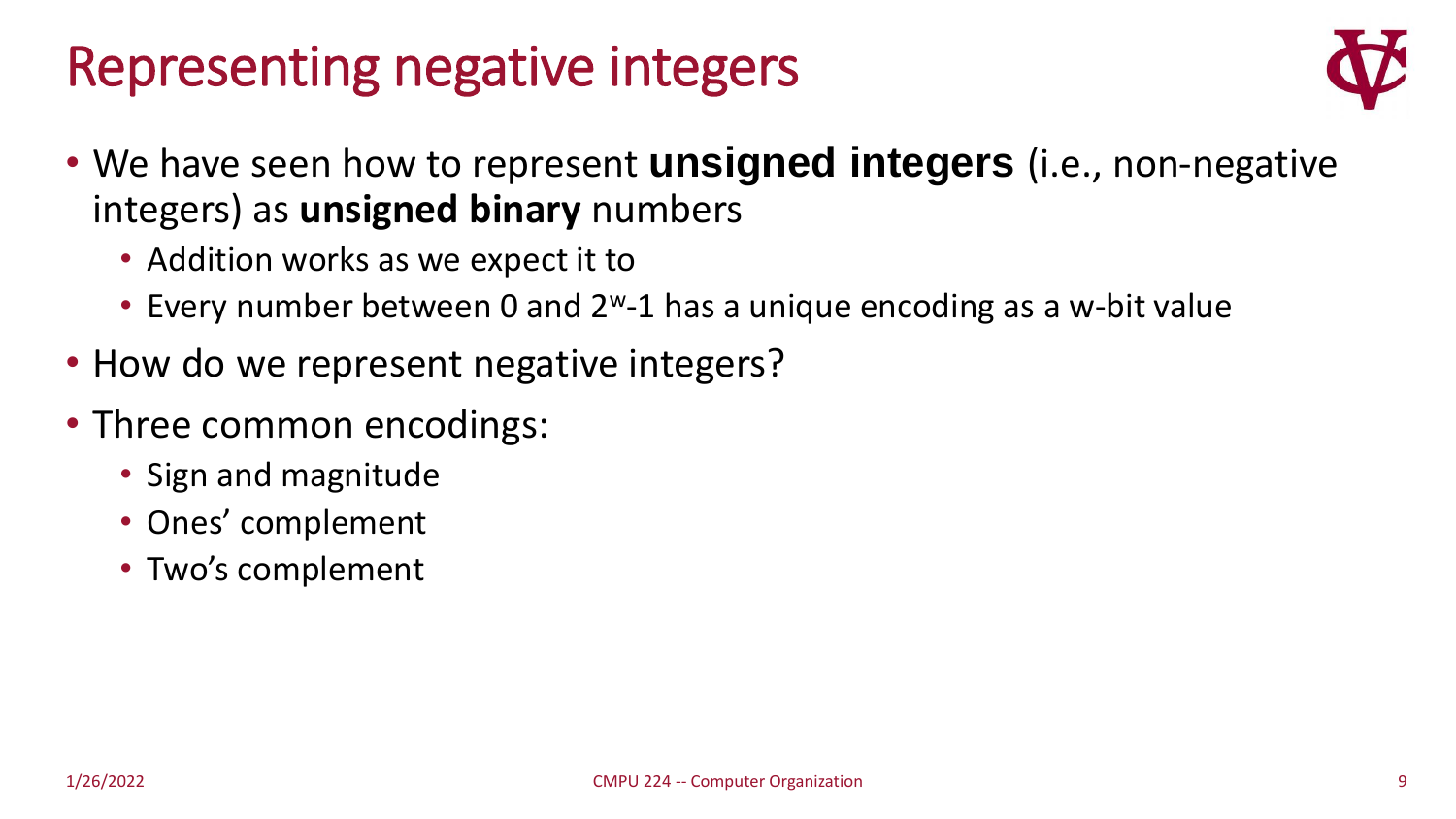#### Sign and magnitude



- Use one bit to represent sign, remaining bits represent magnitude
- With *n* bits, have *n*-1 bits for magnitude
	- E.g., with 4 bits, can represent integers -7, -6, …, -1, 0, 1, …, 6, 7

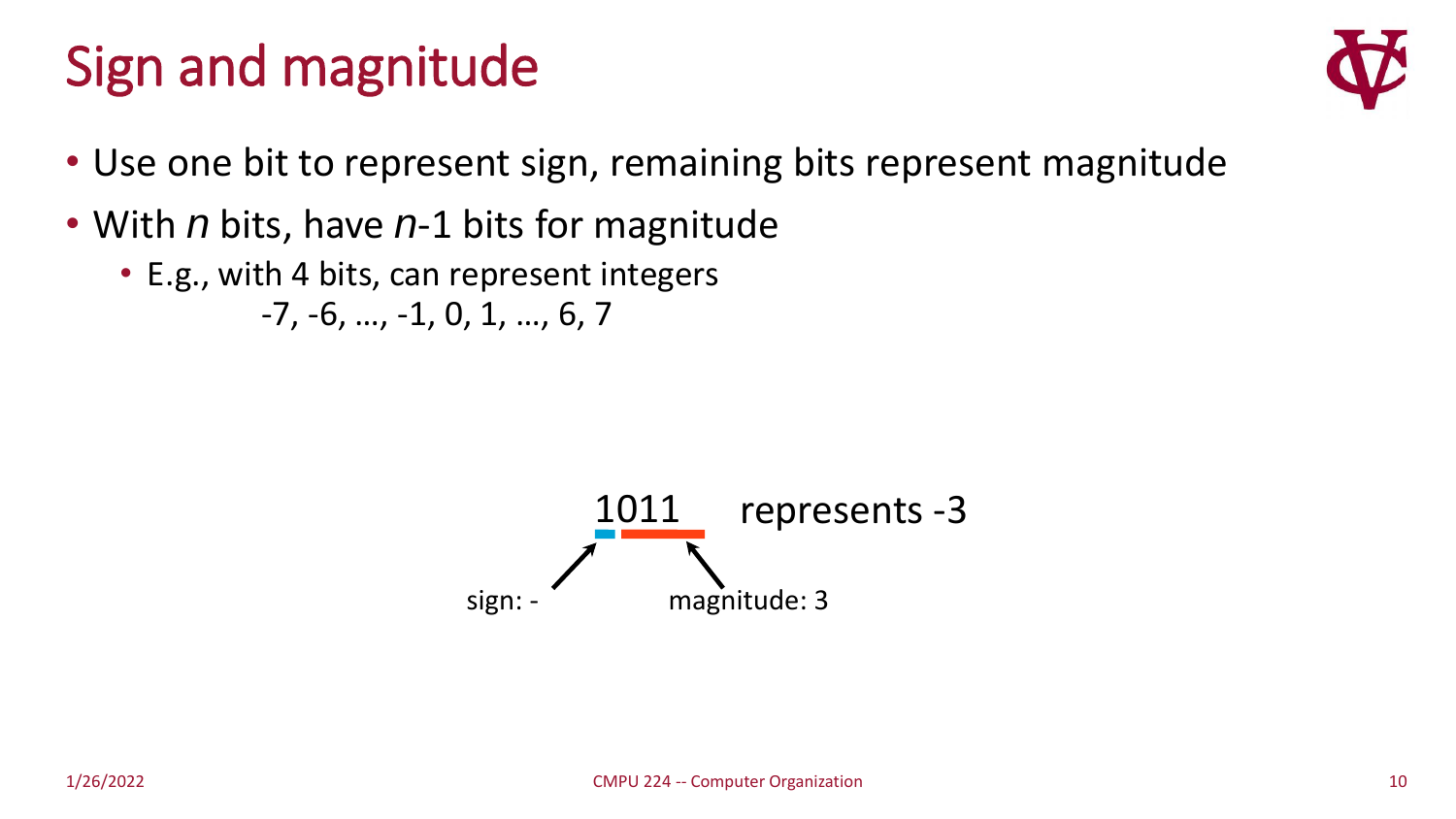### Properties of sign and magnitude

- Straight-forward and intuitive
- Two different representations of zero!
	- E.g., using 4 bits, 1000 and 0000 both represent zero!
- Arithmetic operations need different implementations for signed and unsigned numbers
	- E.g., addition, using 4 bits
		- unsigned:  $0001 + 1001 = 1 + 9 = 10 = 1010$
		- sign and magnitude:  $0001 + 1001 = 1 + -1 = 0$ , which is not 1010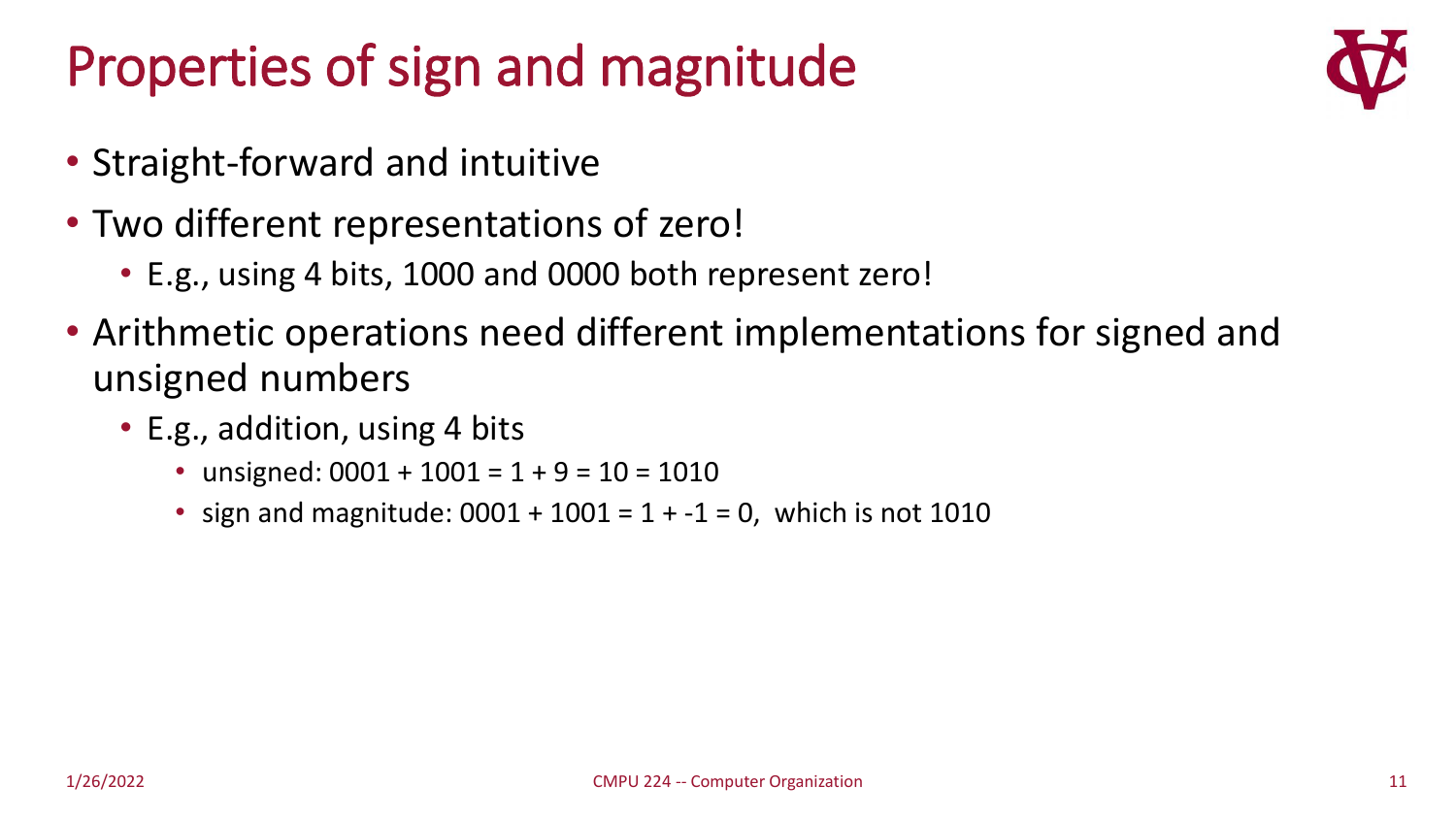# Ones' complement



- Negation is performed by performing a bitwise not  $(\sim)$  on the number
	- In other words, flip all the bits in the number
	- For example, using 4 bit numbers:
		- $6 = 0110$
		- $-6 = 1001$
- Like sign and magnitude, first bit indicates whether number is negative
	- If the msb (most significant bit) is 0, treat it like an unsigned binary number
	- If the msb is 1, the number is negative, flip all the bits to see its magnitude
- Using n bits, can represent numbers 2<sup>n</sup>-1 values
	- E.g., using 4 bits, can represent integers
		- -7, -6, …, -1, 0, 1, …, 6, 7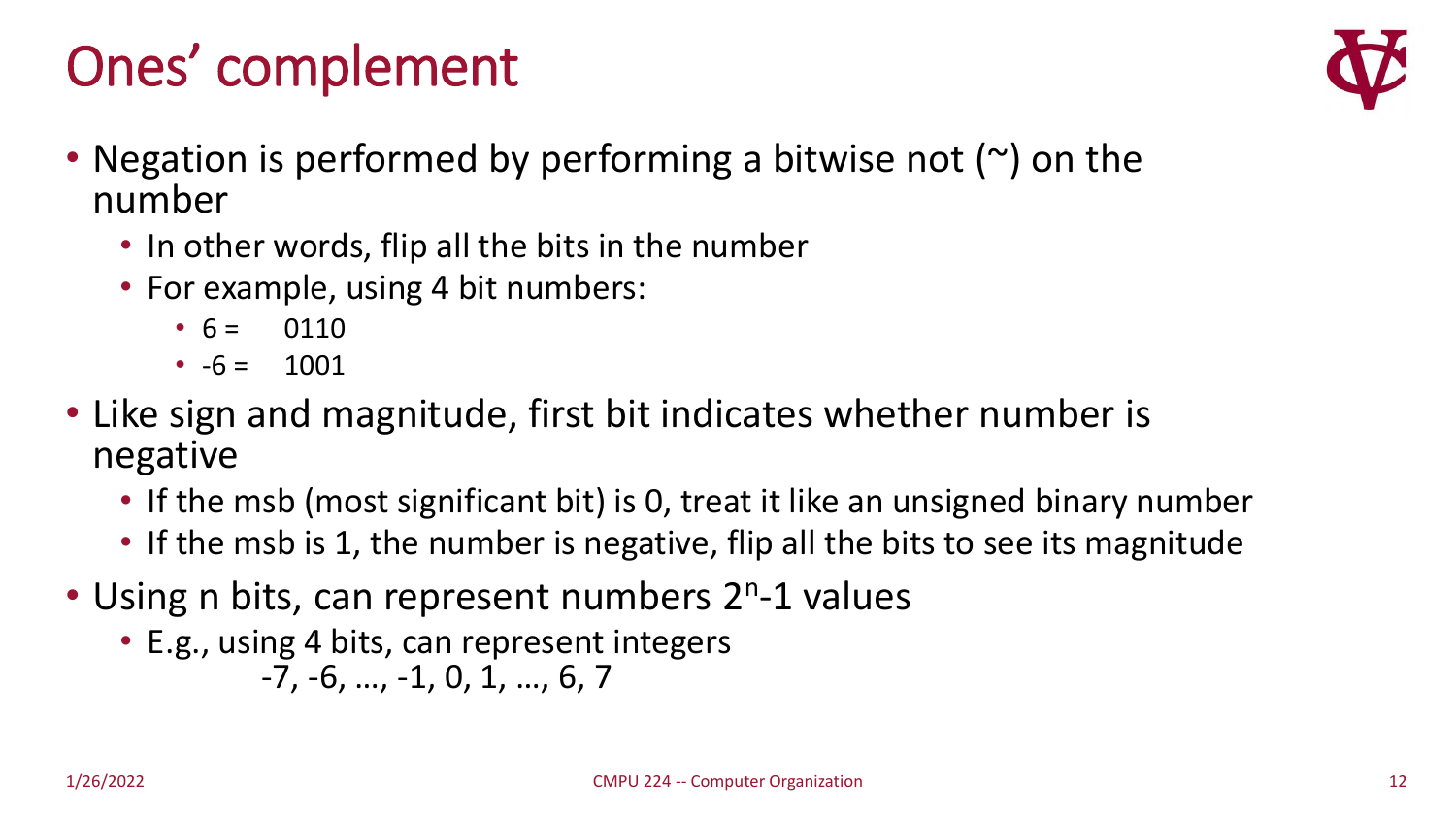#### Properties of ones' complement



- We still have two different representations of zero!
	- E.g., using 4 bits, 1111 and 0000 both represent zero!
- Same implementation of arithmetic operations for signed and unsigned!
	- E.g., addition using 4 bits
		- unsigned:  $0001 + 1001 = 1 + 9 = 10 = 1010$
		- ones' complement:  $0001 + 1001 = 1 + -6 = -5 = 1010$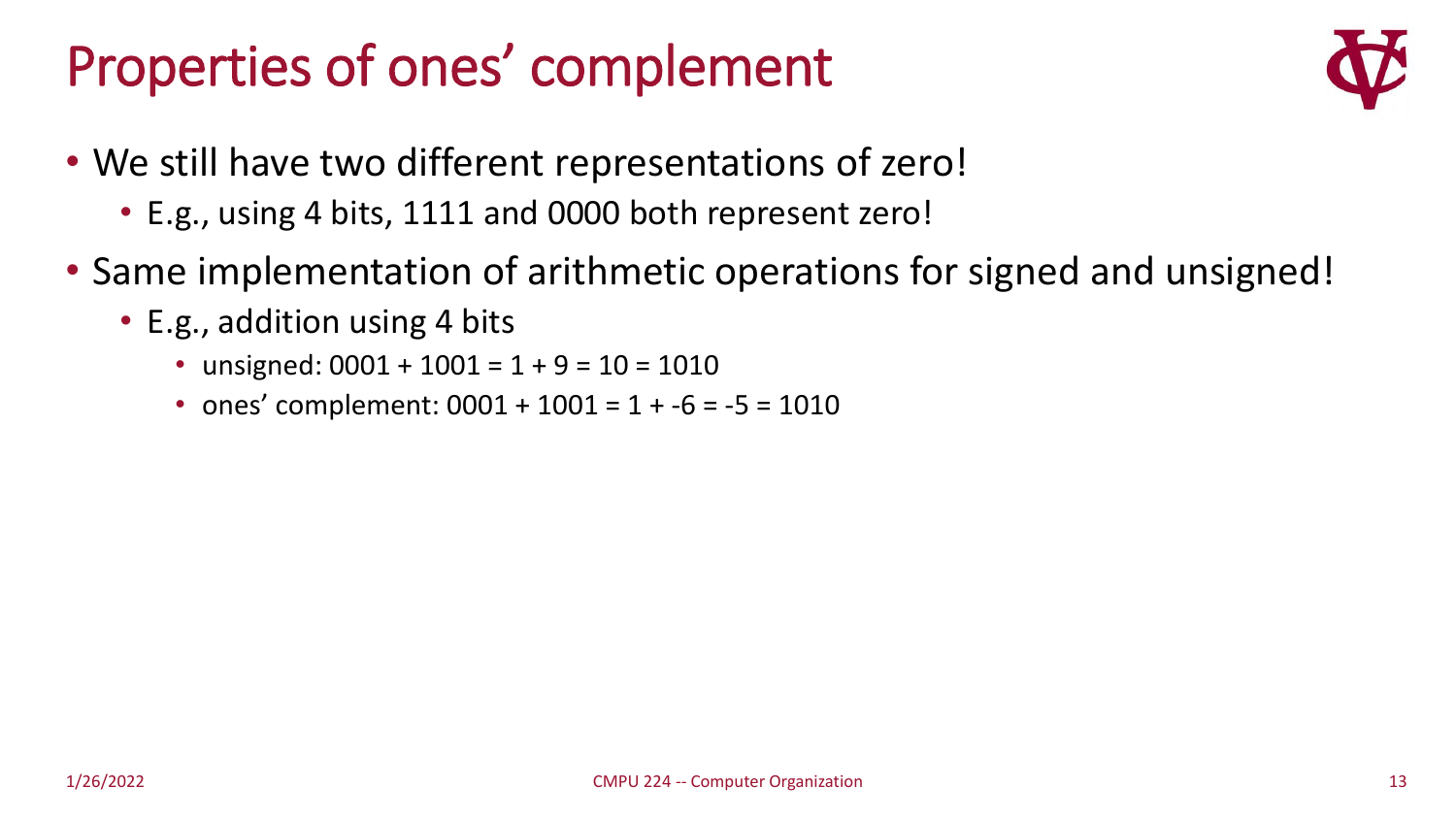# Two's complement



- Take the ones' complement of the number and add one
	- **Flip all the bits and add one to the number**
- Using n bits, can represent numbers  $2<sup>n</sup>$  values
	- E.g., using 4 bits, can represent integers -8, -7, …, -1, 0, 1, …, 6, 7
	- Like sign and magnitude and ones' complement, first bit indicates whether number is negative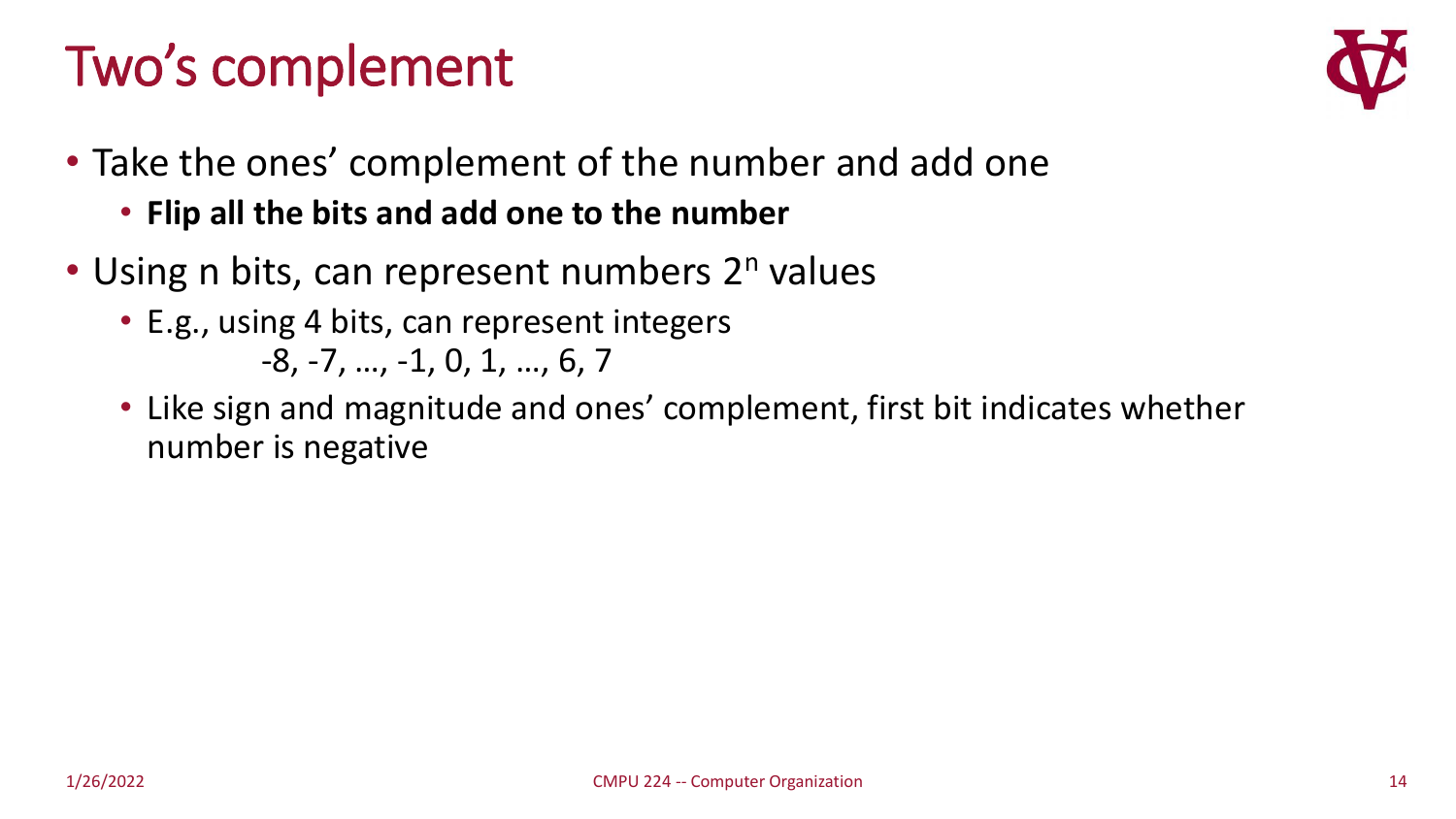#### Two's Compliment Comparison

|           | Two's Compliment Comparison              |      | Unsigned       | Ones'<br>Complement | Two's<br>Complement |    |
|-----------|------------------------------------------|------|----------------|---------------------|---------------------|----|
|           |                                          | 0000 | $\Omega$       | $\overline{O}$      | $\overline{O}$      |    |
|           |                                          | 0001 | $\mathbf 1$    | $\mathbf 1$         | $\mathbf 1$         |    |
|           |                                          | 0010 | 2              | 2                   | $\overline{2}$      |    |
|           |                                          | 0011 | 3              | 3                   | 3                   |    |
|           |                                          | 0100 | $\overline{4}$ | 4                   | 4                   |    |
|           |                                          | 0101 | 5              | 5                   | 5                   |    |
|           |                                          | 0110 | 6              | 6                   | 6                   |    |
|           |                                          | 0111 | 7              | 7                   | 7                   |    |
|           |                                          | 1000 | 8              | $-7$                | $-8$                |    |
|           |                                          | 1001 | 9              | $-6$                | $-7$                |    |
|           |                                          | 1010 | 10             | $-5$                | $-6$                |    |
|           |                                          | 1011 | 11             | $-4$                | $-5$                |    |
|           |                                          | 1100 | 12             | $-3$                | $-4$                |    |
|           |                                          | 1101 | 13             | $-2$                | $-3$                |    |
|           |                                          | 1110 | 14             | $-1$                | $-2$                |    |
|           |                                          | 1111 | 15             | $-0$                | $-1$                |    |
| 1/26/2022 | <b>CMPU 224 -- Computer Organization</b> |      |                |                     |                     | 15 |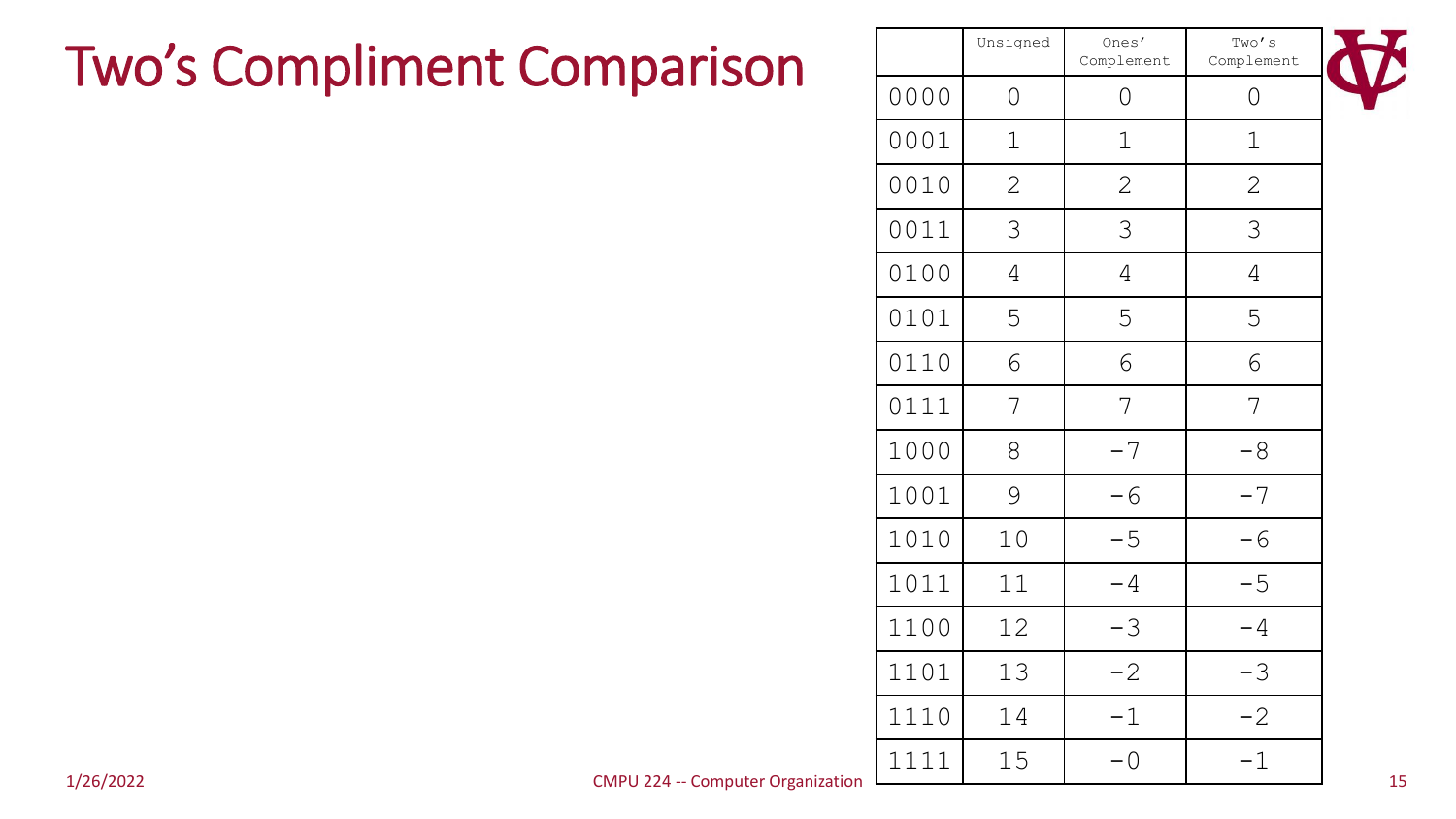#### Properties of two's complement



- Same implementation of arithmetic operations for signed and unsigned
	- E.g., addition, using 4 bits
		- unsigned:  $0001 + 1001 = 1 + 9 = 10 = 1010$
		- two's complement:  $0001 + 1001 = 1 + -7 = -6 = 1010$
- Only one representation of zero!
	- Simpler to implement operations
- Not symmetric around zero
	- Can represent one more negative number than positive numbers
- Most common representation of negative integers in computers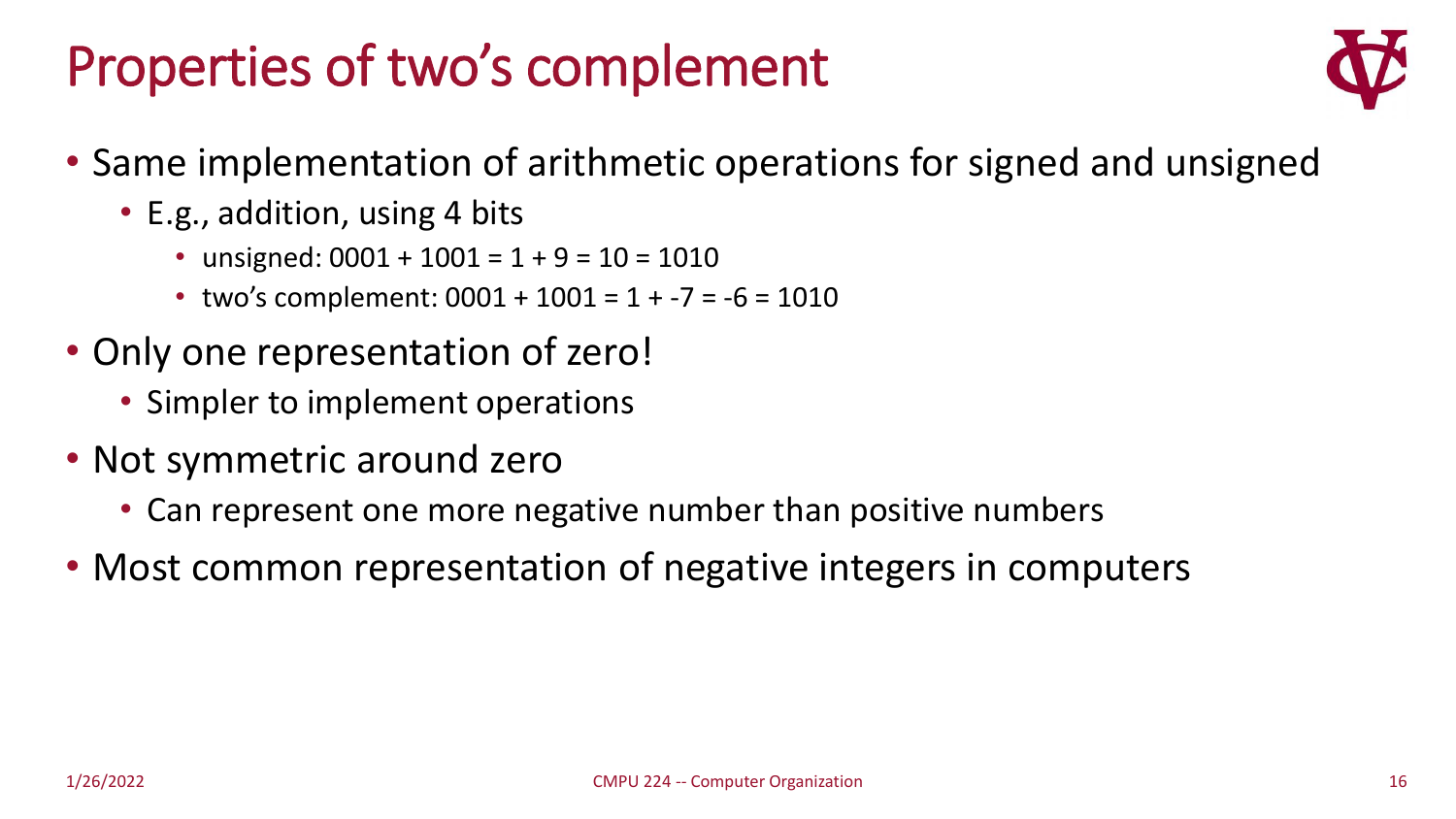#### Converting to and from two's complement



- To encode a negative number in two's complement in n bits:
	- Compute out the binary notation for the absolute value using **all n bits**
	- Invert the bits and add 1
	- E.g., to encode -5 using 8 bits
		- $5 = 00000101$  using all 8 bits
		- Invert the bits: 11111010
		- Add one: 11111010 + 1 = 11111011
		- -5 encoded in two's complement using 8 bits is 11111011
- To decode two's complement:
	- If the first bit is 0 then number is positive
	- If the first bit is 1, then number is negative:
		- invert bits and add 1
		- Gives you the magnitude of the number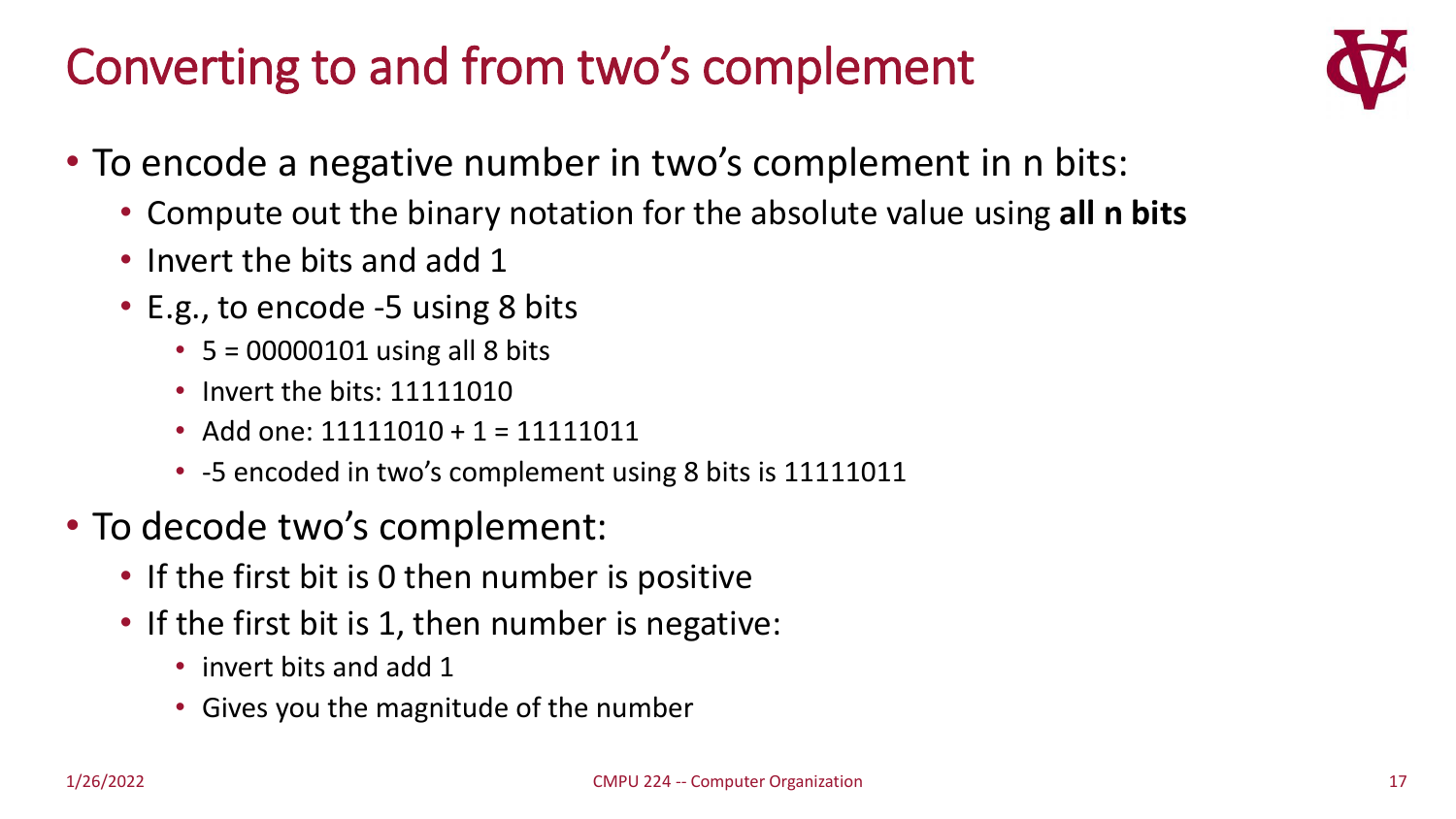# Two's Complement Interpretation



• You can interpret a two's complement number as having a "negative" weighting" in the MSB

|    | $-2^3 = -8$   $2^2 = 4$   $2^1 = 2$   $2^0 = 1$ |      |        |
|----|-------------------------------------------------|------|--------|
|    | $\mathbf{0}$                                    |      |        |
| -8 | $+0$                                            | $+1$ | $= -3$ |

- One cool trick for converting to two's complement
	- Flip all the bits, then starting from the LSB, flip all the ones you see (to zero) until you get to a zero. Flip that zero (to a one) and stop.
	- 00100 (4)
	- 11011 (flip all the bits)
	- 11100 (flip the rightmost 1's and the first 0)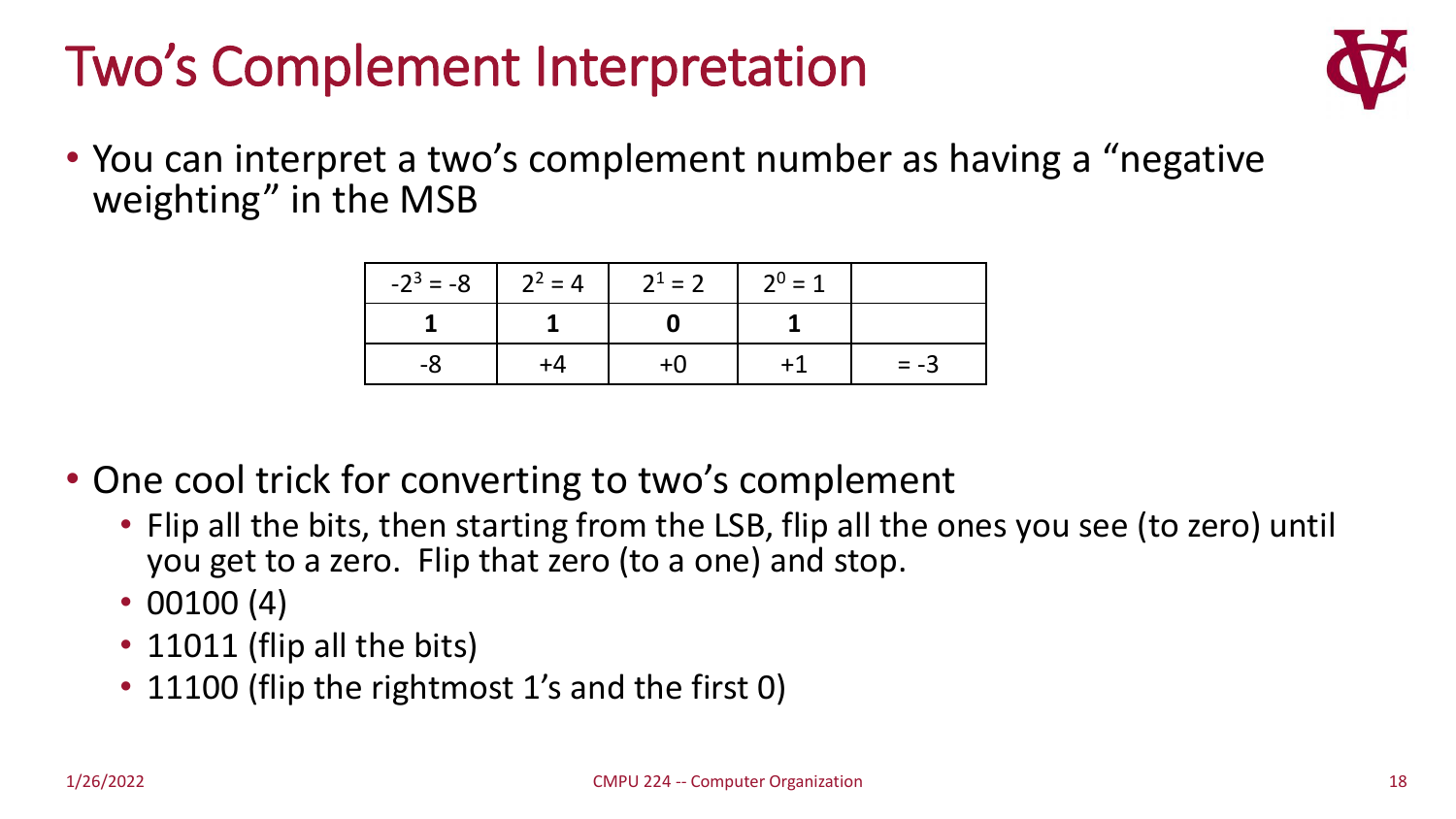### Different representations of 4-bit numbers



| <b>Binary</b> | <b>Unsigned</b> | Sign&Mag       | <b>Ones' Comp</b> | <b>Two's Comp</b> |
|---------------|-----------------|----------------|-------------------|-------------------|
| 0000          | 0               | $\overline{O}$ | 0                 | 0                 |
| 0001          | $\mathbf 1$     | $\mathbf 1$    | $\mathbf 1$       | $\mathbf 1$       |
| 0010          | $\mathbf{2}$    | $\mathbf{2}$   | $\mathbf{2}$      | $\mathbf{2}$      |
| 0011          | 3               | 3              | 3                 | 3                 |
| 0100          | $\overline{4}$  | $\overline{4}$ | $\overline{4}$    | $\overline{4}$    |
| 0101          | 5               | 5              | 5                 | 5                 |
| 0110          | 6               | 6              | 6                 | 6                 |
| 0111          | 7               | 7              | 7                 | 7                 |
| 1000          | 8               | $-0$           | $-7$              | $-8$              |
| 1001          | 9               | $-1$           | $-6$              | $-7$              |
| 1010          | 10              | $-2$           | $-5$              | $-6$              |
| 1011          | 11              | $-3$           | $-4$              | $-5$              |
| 1100          | 12              | $-4$           | $-3$              | $-4$              |
| 1101          | 13              | $-5$           | $-2$              | $-3$              |
| 1110          | 14              | $-6$           | $-1$              | $-2$              |
| 1111          | 15              | $-7$           | $-0$              | $-1$              |